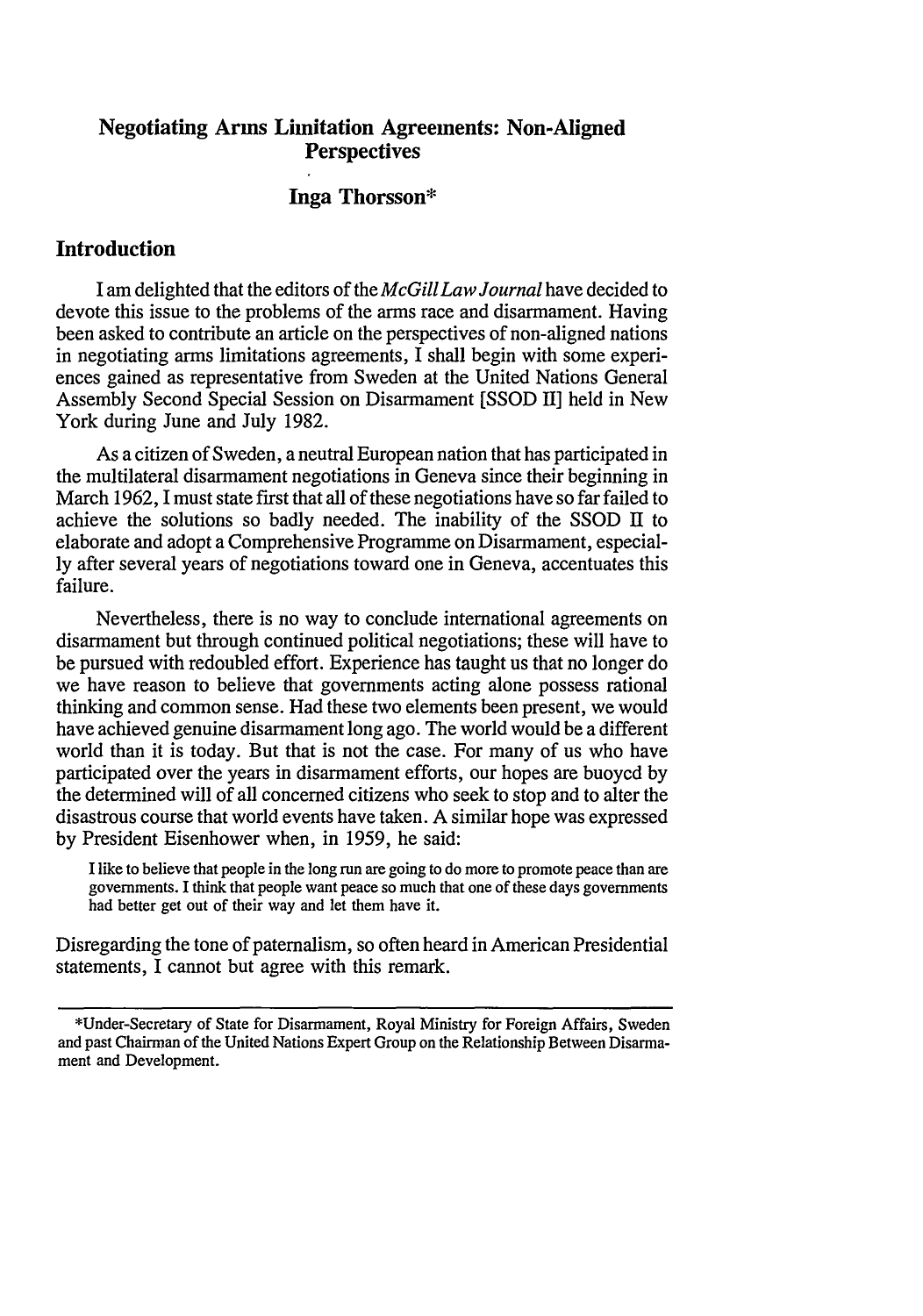Many of us had built high hopes on the SSOD II. Unfortunately, the weeks in New York last summer were weeks of agony and anguish. What, then, is the final assessment of the Special Session from a neutral European perspective?

Although in negative terms there is much to be said about the SSOD **H,** one should not forget its achievements: It approved a concluding document which, under the circumstances, is a good document. It approved guidelines for a World Disarmament Campaign to be run under the auspices of the U.N. It served as a catalyst for some of the most impressive disarmament and peace manifestations ever witnessed.

On the other hand, many points can be made in negative terms. To begin with, statements by the President of the United States and the Prime Minister of Great Britain were distinctly unconstructive. These two world figures left a distressing impression in the minds of delegations from non-aligned countries and indeed set a negative tone which came to dominate the negotiations. One must question the sensitivity of these two governments, especially given the reactions of delegations to an earlier statement from U.S.S.R. Foreign Minister Gromyko and the message contained therein from President Brezhnev. It is no exaggeration to say that the behaviour of the two leading Western powers had a decisive impact upon the remaining weeks of the session.

#### **I.** Superpower Behaviour

Such unconstructive behaviour may be traced to two causes. It is due partly to the existing "cold-war" relations between the two superpowers, a relationship which has deteriorated sharply since the mid-1970s. It is due partly to the general attitude that the two superpowers bring to multilateral disarmament negotiations, both in New York, and in particular, at the Committee on Disarmament in Geneva. Based on my own experiences, I would characterize this attitude as negligent and obstructive. Both powers prefer secret bilateral talks behind closed doors. They deny the Committee on Disarmament the right and the possibility to negotiate the highest priority items on its agenda, an agenda which they themselves have approved. They disregard U.N. resolutions which, though not legally, are politically and morally binding — both powers having voted in favour of many of them. By this behaviour, these powers show not only their disregard, but also their arrogance toward the world around them, which seems to exist only in relation to their own power politics and their own mutual relations.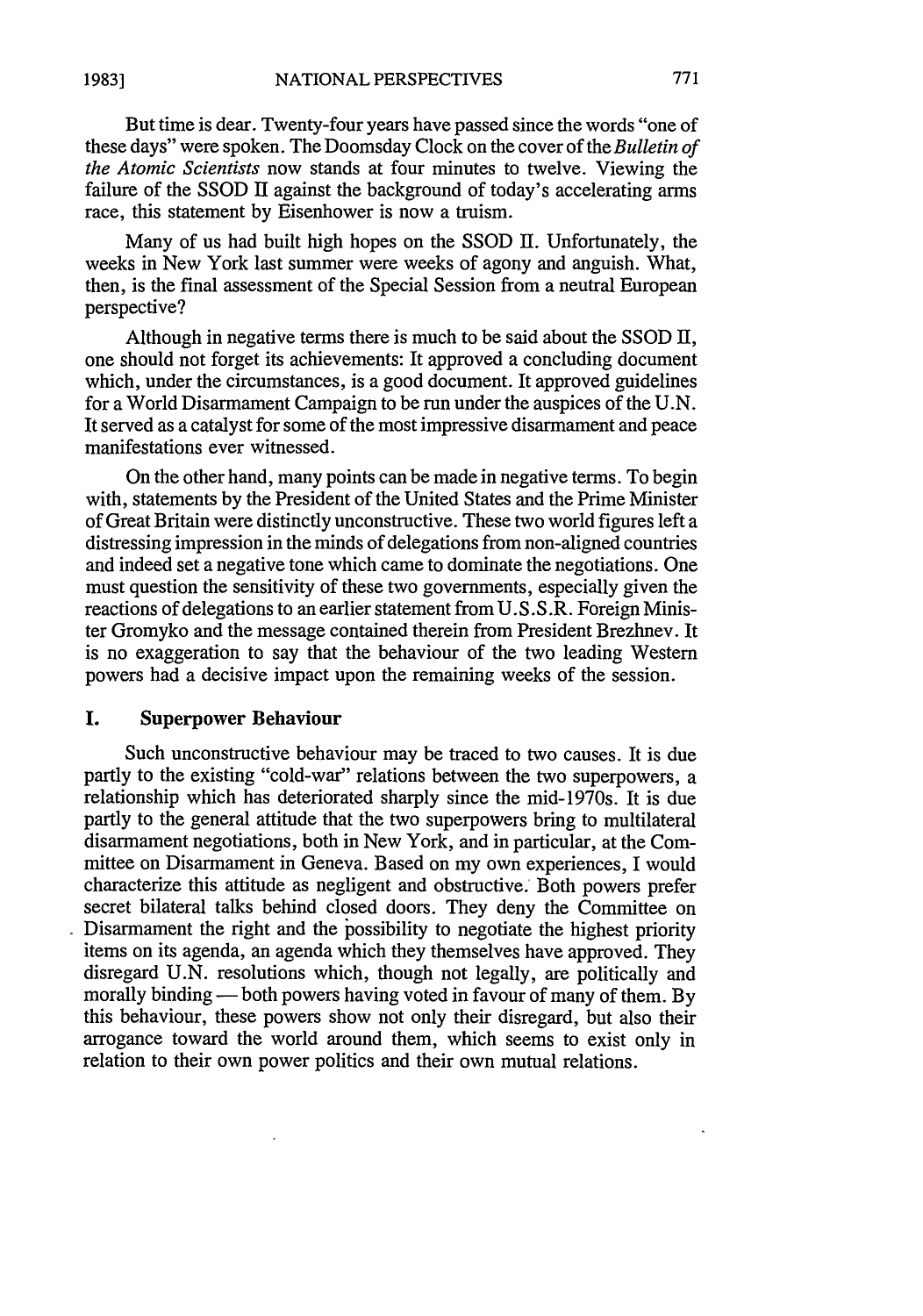This attitude of disregard is displayed openly by the United States; it is kept sheltered behind clever words and free-of-cost proposals by the Soviet Union. In the United States, this view of the world is revealed also by the media. In *The New York Times* of 29 June 1982, the opening day of the START talks, an editorial began as follows: "The world's oldest established permanent floating disarmament conference reopens in Geneva today." Those familiar with the Geneva negotiations would have thought surely of the multilateral Disarmament Committee, which began its work in 1962. *The New York Times,* however, was referring to the bilateral SALT talks which began in 1969. In *The New York Times* of 3 August 1982, a short report appeared on the reopening of the Committee on Disarmament in Geneva following the SSOD II. The report refers to the Committee's work toward a proposed ban on the development, production and stockpiling of chemical weapons. It stated that this group is not expected to produce new agreements, but that "progress in their talks might spill over into US-Soviet negotiations". The attitude of arrogance is revealed once more. If ever there was a field in which a binding international agreement is needed, it is in the field of chemical weapons. Any country with a modem chemical industry can produce chemical weapons. In the absence of an international agreement, this danger is greatly increased. But in the view of *The New York Times* correspondent, these multilateral negotiations were viewed only as a possible benefit to American-Soviet negotiations!

A few examples of official state behaviour should provide the final proof of superpower arrogance. But one caveat should be stated first. Although most of the examples are taken from the United States, no conclusions can be drawn from this fact alone. Examples of superpower arrogance are found more readily in the United States only because the United States, unlike the Soviet Union, is an open society.

In the concluding document of the U.N. SSOD II, the following was agreed on, among other things, by consensus:

The General Assembly was encouraged by the unanimous and categorical reaffirmation by all Member States of the validity of the Final Document of the Tenth Special Session [SSOD I] as well as their solemn commitment to it and their pledge to respect the priorities in disarmament negotiations as agreed to in its Programme of Action.

The United States subsequently approved this particular sentence. The Programme of Action contains, in para. 51, the following sentence:

[T] he negotiations now in progress on a treaty prohibiting nuclear-weapon tests... should be concluded urgently and the result submitted for full consideration by the multilateral negotiating body with a view to the submission of a draft treaty to the General Assembly at the earliest possible date.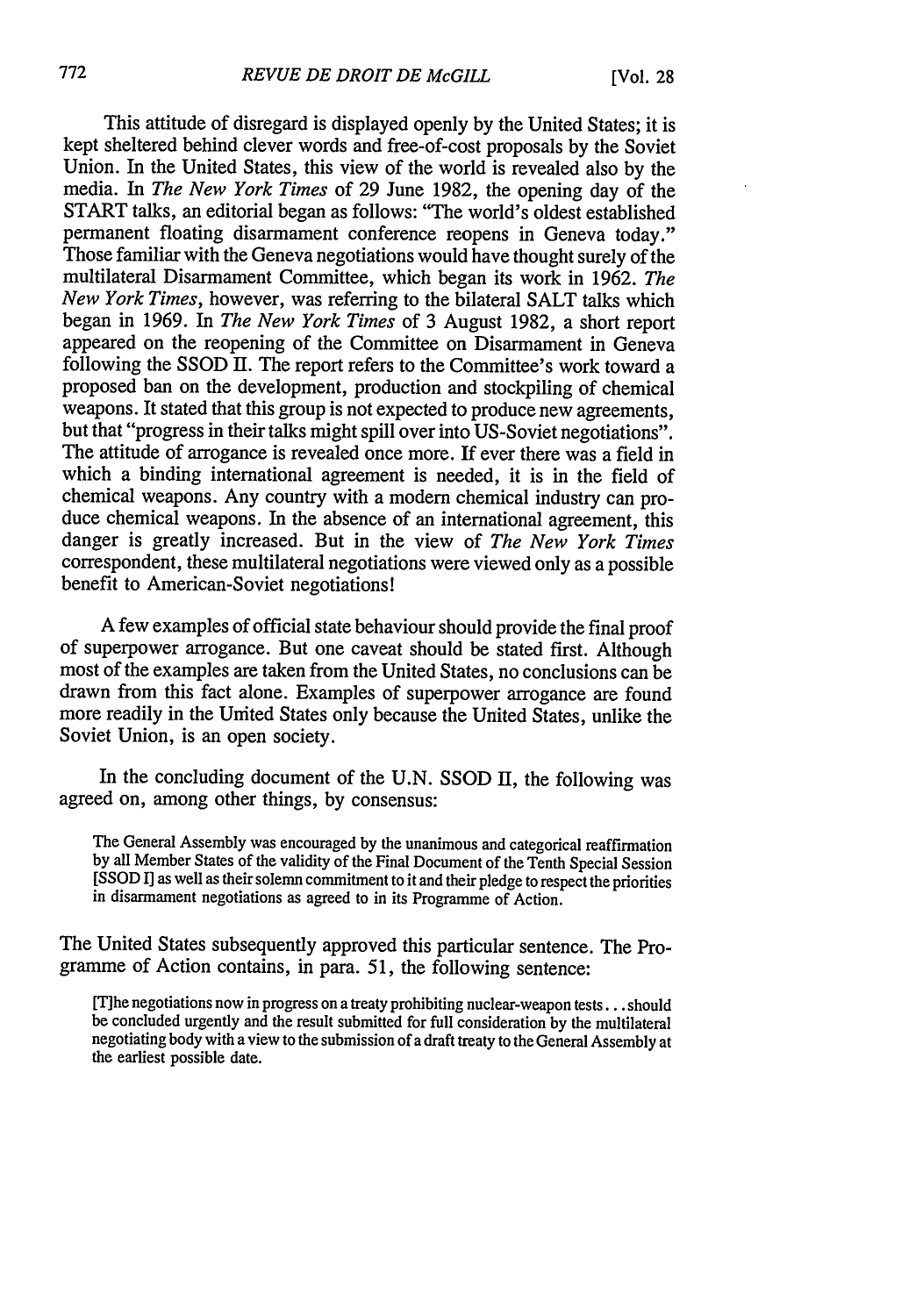In para. 45 of the same document, nuclear weapons disarmament is to be given highest priority in disarmament negotiations.

In my view, this 1982 U.N. document, although not legally binding, is politically and morally binding on all parties that voted for its adoption. The United States is such a party.

There are also legal grounds for requesting effective negotiations on a comprehensive test ban treaty. The *Treaty Banning Nuclear Weapons Tests in the Atmosphere, in Outer Space and Under Water* of 5 August 1963, provides in its Preamble that states-parties are: "Seeking to achieve the discontinuance of all test explosions of nuclear weapons for all time, determined to continue negotiations to this end."

The *Treaty on the Non-Proliferation ofNuclear Weapons* of 1 July 1968, recalls in its Preamble, "the determination expressed by the Parties to the 1963 Treaty... to achieve the discontinuance of all test explosions for all time and to continue negotiations to this end".

As a party to these two *Treaties,* the United States has a legally binding obligation to continue negotiations in order to achieve a comprehensive test ban treaty. The U.N. General Assembly has taken decisions repeatedly making this issue the item of highest priority on the agenda of the Committee on Disarmament. The United States has participated in such decisions since 1979. Despite these legal commitments, President Reagan announced, only ten days after the adoption of the concluding document of the U.N. SSOD II, his decision not to resume the so-called trilateral preparatory negotiations between the U.S.A., the U.K. and the U.S.S.R. on such a treaty.

This act was a violation of these two *Treaties.* But we should not have been surprised. We had been given advance notice. In a speech to the Committee on Disarmament on 9 February 1982, the then Director of the U.S. Arms Control and Disarmament Agency, Dr Eugene Rostow, stated: "Limitations on testing must necessarily be considered within the broad range of nuclear issues." Two points must be made here. First, the reader should note that the word chosen was "limitations". No reference was made to the legally binding commitment to a comprehensive ban. Second, there is nothing in these legally binding commitments of the 1960s implying that a comprehensive test ban is merely part of "the broad range of nuclear issues". The language in the two *Treaties* quoted above is clear and unequivocal: the "discontinuance of all test explosions for all time" is not open to interpretation. An explicit commitment to a complete test ban was made in 1963.

In the same year, the United States concluded with the Soviet Union and the United Kingdom the *Partial Test Ban Treaty.* It was ratified in the U.S. Senate, by a vote of eighty to nineteen. During the ratification debate, the late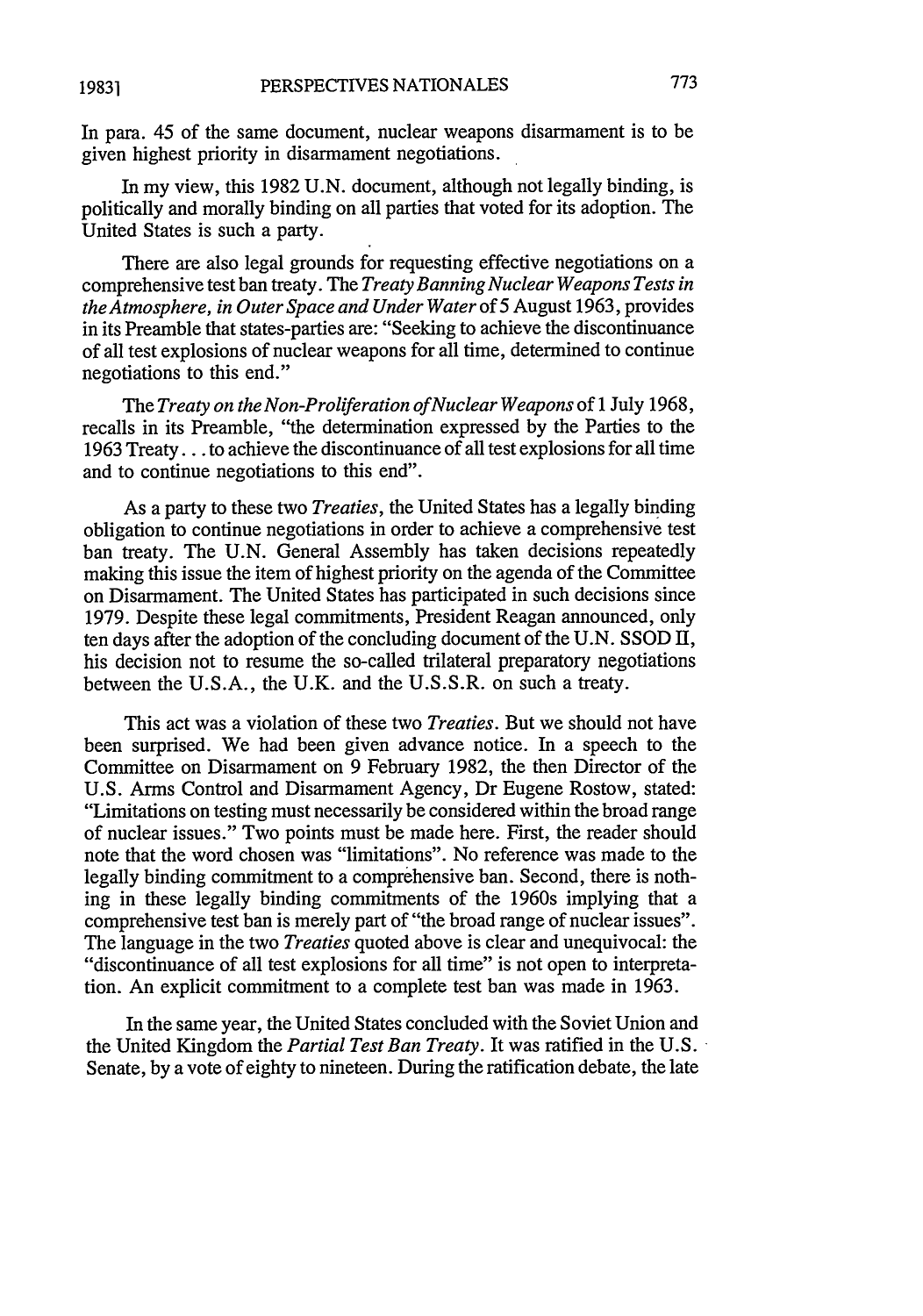Senate Republican leader Everett M. Dirksen said: "I should not like to have written on my tombstone: He knew what happened at Hiroshima, but he did not take a first step." After twenty years that "first step" is yet to be taken. What will be written on the tombstones of those responsible for this ominous fact? Although the negotiations in the early 1960s came very close to achieving the desired comprehensive test ban, they failed nevertheless. In his recent book, *Kennedy, Khrushshev and the Test Ban,* Glenn Seaborg, who participated in these negotiations as Chairman of the U.S. Atomic Energy Commission, describes the failure as a "world tragedy of the first magnitude". Indeed, had these negotiations been successful, we might well have prevented the rapid escalation of the nuclear arms race that has occurred since 1963.

The United States must consider also the political reasons for continuing negotiations. The non-nuclear-weapon states, and particularly the nonaligned states, are voicing now their growing opposition to the behaviour of the nuclear-weapon states. These latter states are seen as obstructing the progress towards nuclear disarmament that would be in accordance with art. VI of the *Non-Proliferation Treaty.* Considering the bitter atmosphere at the first two Non-Proliferation Treaty Review Conferences in 1975 and 1980, the United States would do well to remember that we are just two years away from the third. What will happen then if we do not have a multilaterally-negotiated comprehensive test ban treaty? Is the United States prepared to risk a collapse of the *Non-Proliferation Treaty?* Although deficient, it is the only defence the international community has against horizontal nuclear weapons proliferation.

This brings us to the second example of the disregard by superpowers of international treaties. In the United States Congressional elections held on 2 November 1982, the issue of a "nuclear freeze" was included on the ballot in eleven states, fifteen counties and twenty-two cities. A majority in ten states, twelve counties and twenty-two cities voted in favour of a "nuclear freeze". The average vote in favour was about sixty *per cent.* This positive result was obtained despite the Reagan Administration's active campaign, led by the Secretary of Defense, against this issue.

A nuclear freeze would be equivalent to ending the nuclear arms race. This is something to which the United States, together with the United Kingdom and the Soviet Union, is legally committed, being a party to the *Non-Proliferation Treaty.* Article VI of the *Treaty* states that the parties pledge themselves to carry out negotiations in good faith in order to end the nuclear arms race at an early stage. The *Treaty* was signed by, among others, the United States, the United Kingdom and the Soviet Union fifteen years ago and came into force thirteen years ago.

After fifteen years of an accelerating nuclear arms race, the following question must be raised: Are the nuclear-weapon states in breach of their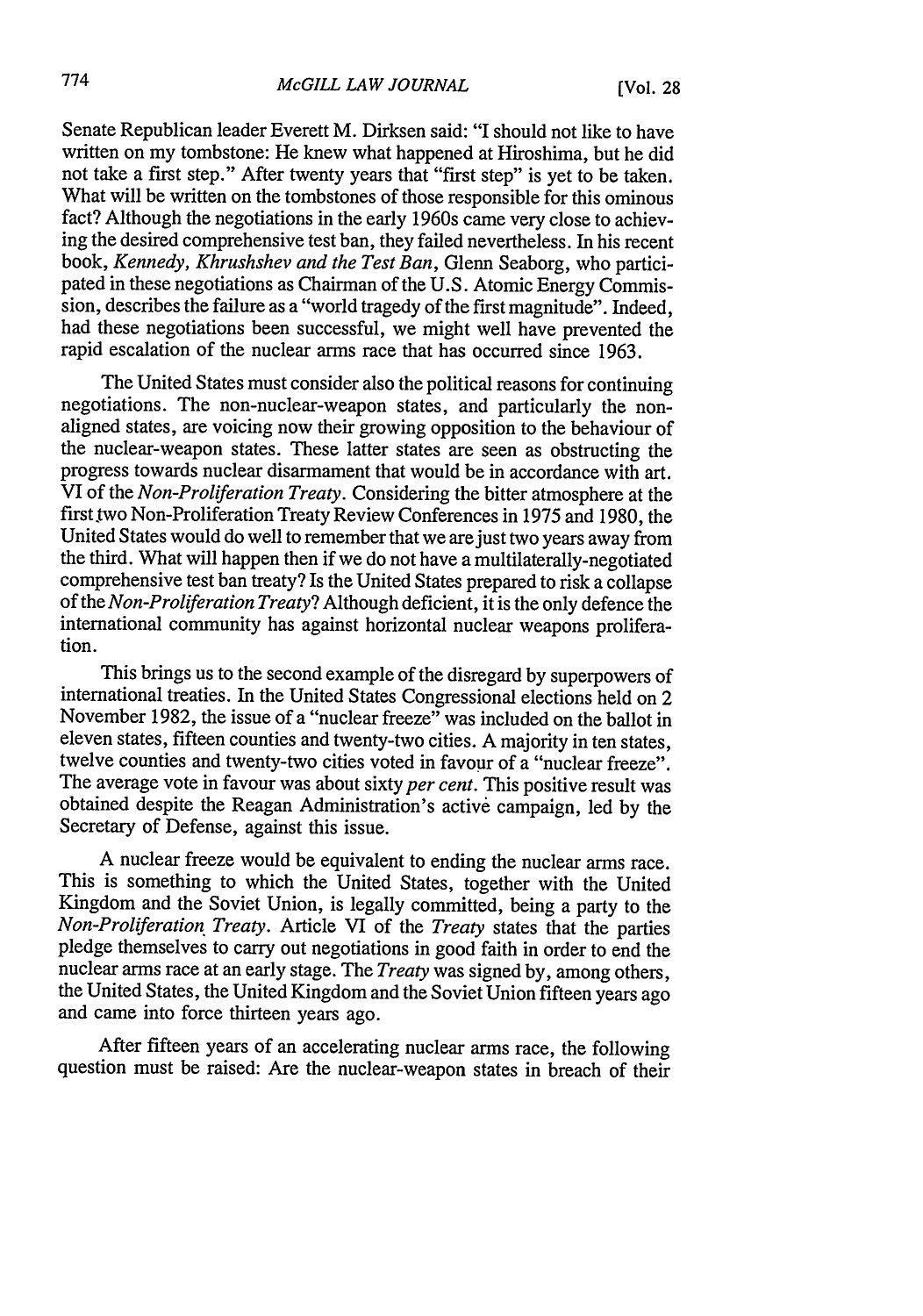obligations under art. VI of the *Non-Proliferation Treaty?* More particularly, was the recent campaign of the Reagan Administration against nuclear freeze a violation of art. VI? My own conclusions, based on the above considerations, are as follows. First, judging by their performance so far, one can conclude only that the superpowers have failed in their so-called role as "the trustees for humanity". This expression I quote from President Reagan himself, from a letter addressed to U.S. Ambassador Rowny, chief negotiator at the START talks, delivered on opening day, 29 June 1982. The rest of the world is justified in doubting seriously the real chances of a future as beneficiaries under these self-appointed trustees.

Second, the rest of the world asks to be equal partners in nuclear disarmament negotiations for two fundamental reasons. Alone, the nuclearweapon states have been unable to solve the present dilemma; and all states, whether nuclear or non-nuclear, aligned, non-aligned or neutral, share a common fate of possible nuclear holocaust.

#### **H. The Arms Race**

**I** shall elucidate these conclusions now by turning to the arms race itself. Both its qualitative and quantitative aspects are relevant.

#### A. *Qualitative Aspects*

Qualitatively, new weapons continue to be developed that are increasingly capable of higher speeds and greater accuracy. New developments in the conventional weapons field become known rather speedily as the world witnesses even today such tragedies as the wars in Lebanon, and in the Falkland Islands. The world came to grasp quickly, for example, the new capabilities of an Exocet missile.

But while advances in conventional weapon technology, though disturbing, are usually comprehensible, the rate of development of nuclear weapons is almost incomprehensible to the human mind. In the 1982 issue of *World Military and Social Expenditures,* Ruth Leger Sivard writes: "The efficiency of a US car (fuel use to weight) has doubled since World War II; the efficiency of a nuclear weapon (destructive yield to weight) has increased 150 times." And again: "The World War II submarine could sink only passing ships. Now a single submarine can destroy 160 cities as far away as 4,000 miles."

The extent of military research and development is no less frightening. Military research and development exploits at present about 500,000 scientists, or about twenty *per cent* of the world's total scientific resources. In pure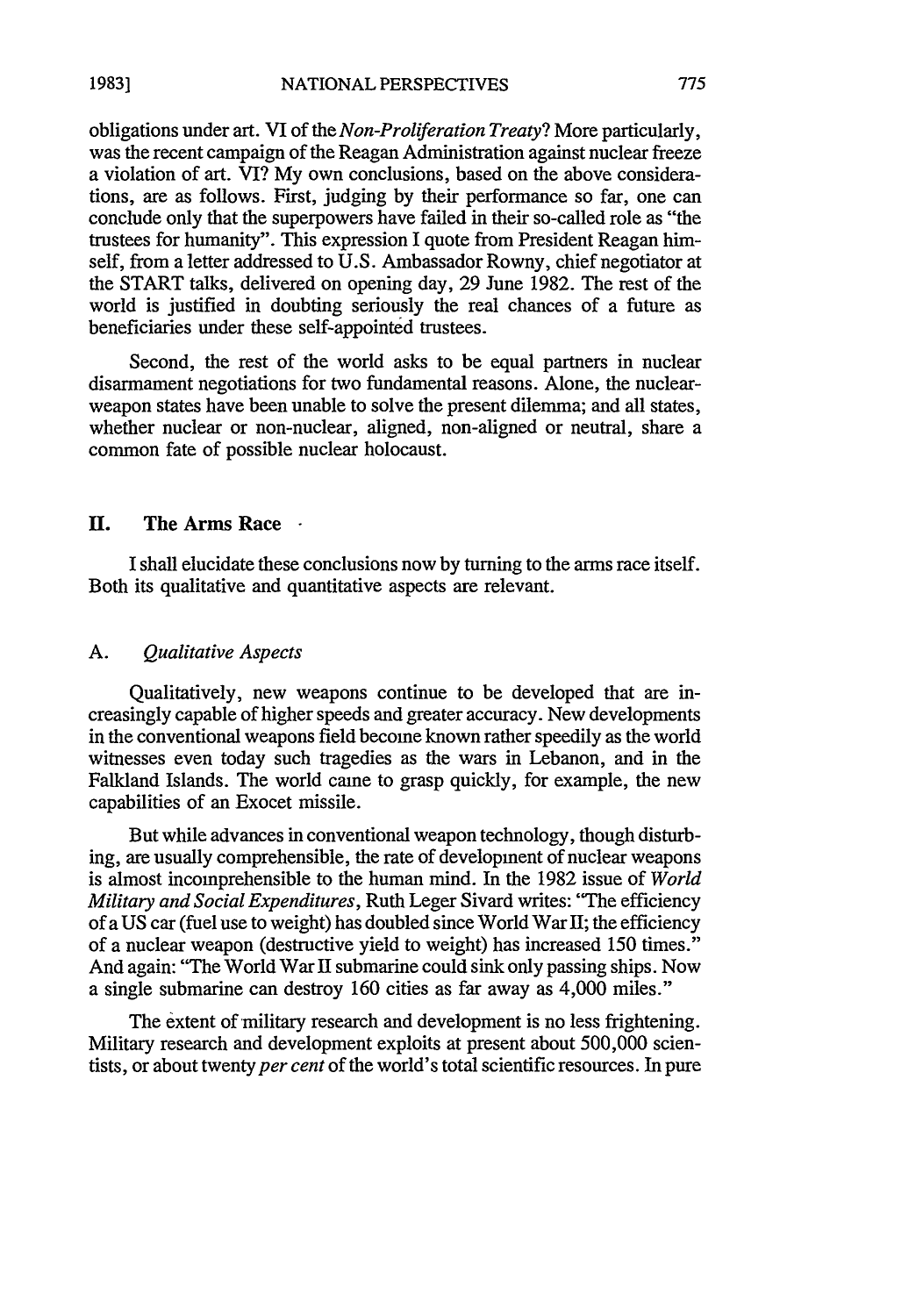monetary terms, twenty-five *per cent* of the global research and development budget is devoted to military ends. Only twenty-three *per cent* is devoted to four research areas of vital importance to human welfare and human future, *i.e.* agriculture, health, energy, and environmental protection combined. One of the reasons for this gross imbalance is perhaps that, on average, a military product is said to require twenty times more research and development than an average civilian product.

Turning to estimates for particular countries, military research and development in the United States consumes thirty-five *per cent* of the total research and development budget. In Japan, the figure is four *per cent* and in West Germany, it is seven *per cent.* In the United States, total research and development spending continues to decrease as a share of the Gross National Product, while in Japan and West Germany, the opposite is true. Some conclusions can be drawn from these figures regarding the strength, growth and vitality of the civilian economy in these countries, even in these times of deepening economic crises. Let me elaborate: The present state of the economy of the United States compared with those of Japan and West Germany  irrespective of the present cyclical crisis but related to the structural crisis  and the degree to which human, material and financial resources are used for military purposes, together with the general economic policies in the U.S., have already shown their negative effects on the civilian economy and will do so increasingly. In terms of technology, innovations and productivity growth rates, difficulties have been felt for quite some time now. These policies will have continuously negative consequences if the present course is not changed radically.

Another serious problem caused by devoting massive spending to military research and development is the effect of new technology on doctrines and strategies. Improvements in the speed, accuracy and efficiency of weapons force the strategic planners to rethink the way in which they would use the new weapons. Both military and political strategies are forced to change. The now prevalent "flexible-response" doctrine is the obvious example. It is of particular importance to examine the arguments made in its defence.

Proponents of the doctrine contend that the accuracy and efficiency of modern nuclear weapons systems make it possible to deliver "surgical strikes" using "clean bombs" against specific military and political targets of the perceived enemy. These strikes would be made in response to a previous attack, and thus it would be possible to engage in limited nuclear war.

In my view, the doctrine breaks down for two reasons. First, while the theory might appear logical on paper, it cannot be applied to conditions in the actual circumstances of Europe. As the second smallest, most densely populated and most weapon-studded continent, Europe is hardly a stage on which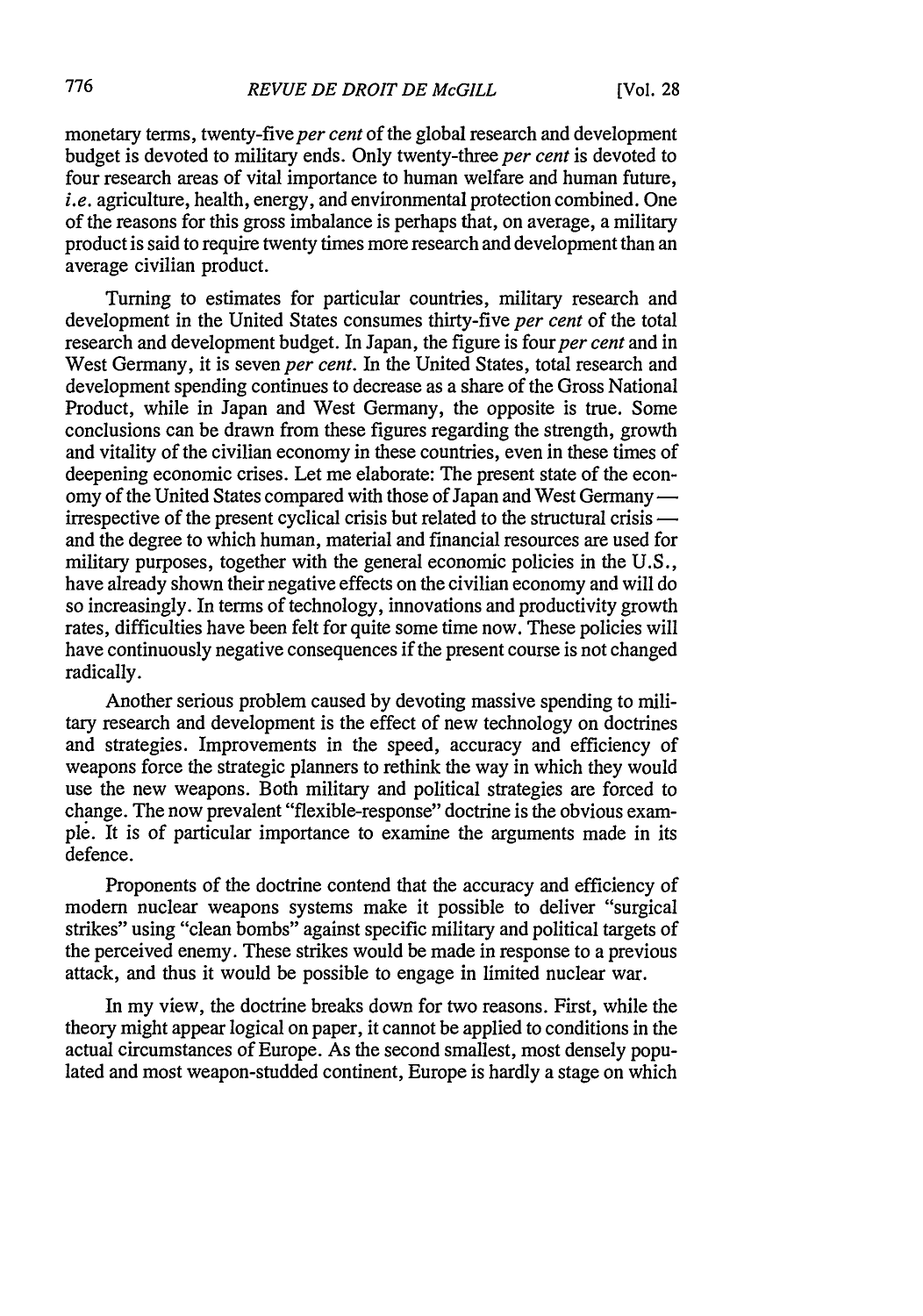"surgical strikes" could be played out. The technicians speak of "Circular Error Probable". It refers to the size of the area around a target within which *fifty per cent* of the weapons launched would land. With improvements in the precision and accuracy of weapon systems, this circle is reported to be as small as 100 feet in diameter. This is a wonderful achievement for military research and development, but it means nonetheless that fifty *per cent* of the weapons used would fall outside the circle. In densely populated Europe, even minute variance could result in unbelievable devastation.

Second, in considering nuclear doctrines adapted to the latest technical improvements, the strategic thinker sometimes has to make use of arguments which show clearly the hollowness of the nuclear era. When the doctrine of Mutual Assured Destruction [MAD] came under attack some years ago, it was argued by some strategic thinkers, in attempting to justify new theories, that MAD was unacceptable not only militarily, but also morally. It is difficult to follow that kind of argument. If strategists call a particular nuclear doctrine "immoral" but do not want to give up nuclear weapons, nor even proclaim no-first-use, another doctrine must be established that would be moral, or at least less immoral. The presupposition must be that strategists are prepared actually to use nuclear weapons in war, but are anxious to use them as morally as possible. Hence the flexible response and the counterforce doctrines were born, giving rise to theories of"a limited nuclear war". In turn, these developed into ideas of "a fightable and winnable nuclear war".

As a European, I have every reason to reflect on these new strategies and their effects on other Europeans. It is becoming more and more obvious that limited nuclear strikes, while horrific in themselves, would have, in turn, dire consequences: They would not remain limited. As a result, the "flexibleresponse" doctrine is encountering increasing public resistance, and has been indeed a catalyst for the peace movements in Western Europe. Ironically, recent attempts by both powers to develop this doctrine further, by the deployment or production of new types of intermediate-range weapons, have served only to expose the contradictory propositions behind the doctrine, and indeed, behind nuclear weapons themselves.

### B. *The Dilemma*

We begin to see now the dilemma of our age. Our theories of defence are predicated upon the assurance of our own destruction. To protect ourselves, we must be prepared to destroy ourselves. What is worse, complete and final destruction could be brought about not only by intention, but even by accident.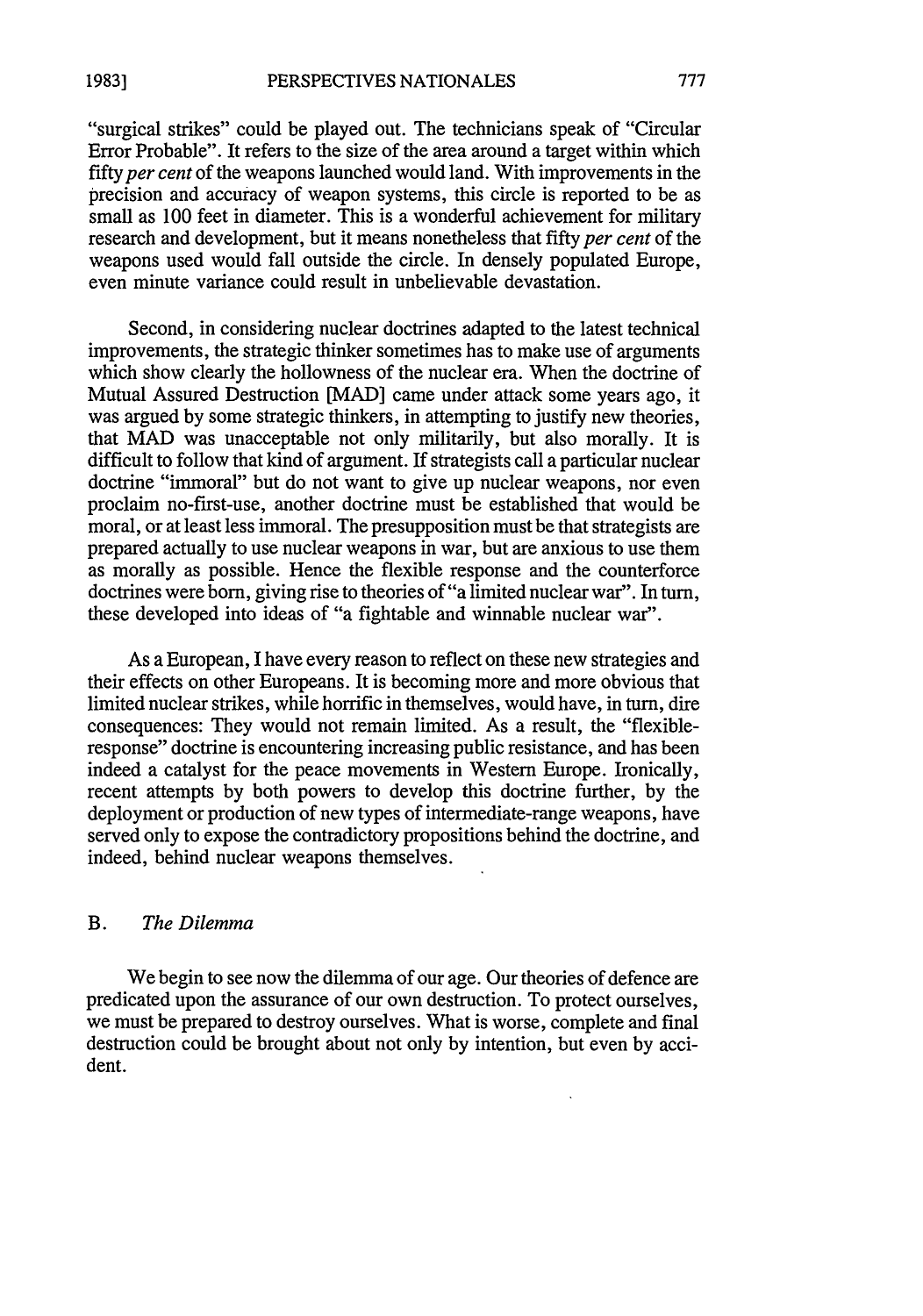The need to rid Europe of this insane situation is obvious, but achieving removal of weapons is as difficult as it is necessary. The plethora of weapons that have been implanted almost light-heartedly in and around Europe in the last three decades cannot be removed overnight. And we do not see any indication of a sincere will to remove the threat imposed on Europe by this so-called balance of terror. Herein lies the dilemma: reliance on deterrence leaves the world in a precarious situation at best; the achieving of disarmament appears to be a near-impossible endeavour. On the one hand, we have the hollowness of unacceptable nuclear doctrines, the concept of deterrence and the existence of nuclear weapons themselves. No increased security is gained by any state through a relentless build-up of arms. The only thing increased is the risk of nuclear holocaust. On the other hand, we have the difficult but solvable problem of achieving arms limitation agreements and ultimately disarmament. This is the political and moral dilemma of our age. It is shared not only by the nuclear-weapon states, it is shared by all of us.

From a slightly different perspective, the dilemma has never been expressed more eloquently than by Archibald MacLeish, a great American man of letters. In his essay called "Master or Man", published in 1978, he wrote:

Prior to Hiroshima it had still been possible - increasingly difficult but still possible - to believe that science was by nature a human tool, obedient to human wishes and that the world science and its technology could create, would therefore be a human world, reflecting human needs, our human purposes. After Hiroshima, it was obvious that the loyalty of science was not to humanity but to truth - its own truth - and that the law of science was not the law of the good -- what humanity thinks of as good, meaning moral, decent, humane - but the law of the possible. What it is possible for science to know, science must know. What it is possible for technology to do, technology will have done. If it is possible to split the atom, then the atom must be split. Regardless, Regardless **...** of anything.

#### C. *Quantitative Aspects*

The relentless arms race has also its quantitative aspects. Total world military expenditures, estimated for the year 1982 at 650 billion U.S. dollars, are beyond what even the human mind can grasp. To demonstrate that they are completely beyond anything reasonable, I shall give two examples. First, in the 1982 issue of *World Military and Social Expenditures,* Ruth Leger Sivard notes: "The world's stockpile of nuclear weapons is equivalent to 16,000 million tons of TNT. In World War II 3 million tons of munitions were expended, and 40-50 million people died." Second, according to estimates in 1955 by the U.S. Strategic Air Command, 600 to 700 nuclear warheads landing on Soviet targets would be sufficient to destroy completely all defence capability of the U.S.S.R. The United States has somewhere between 25,000 and 30,000 warheads; and, according to available information, the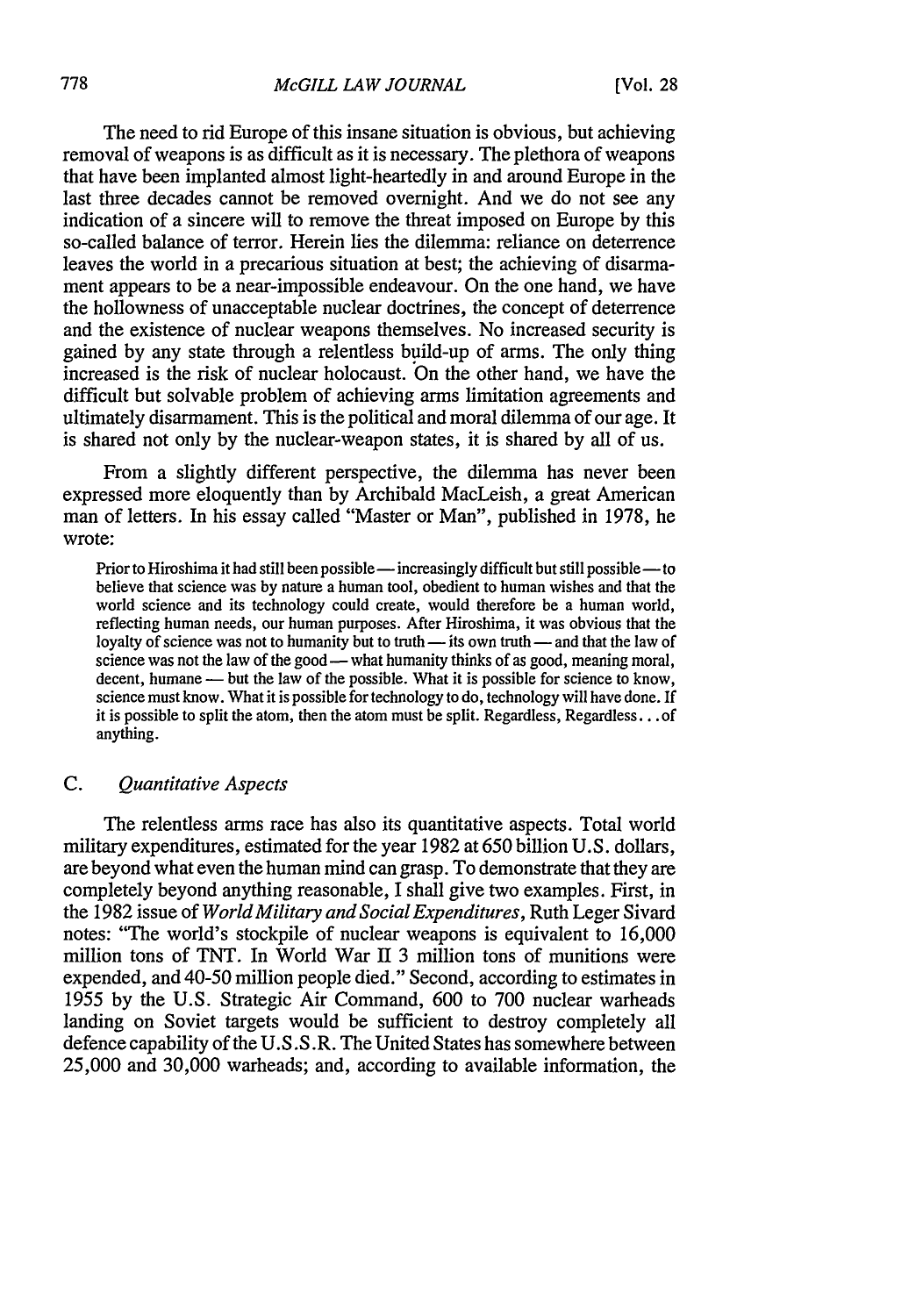Reagan Administration plans to increase the number to 40,000. Even assuming that 700 warheads were necessary to destroy Soviet defence capability, for what purposes does the President intend to use the remaining 39,300?

The Reagan Administration has held repeatedly to its firm position that the U.S. has lost its nuclear superiority to the Soviet Union. The position is contradicted equally repeatedly by American domestic authorities, and one is not hard-pressed to find examples. In an article in the 1982 Spring issue of *Foreign Policy,* Editor Charles William Maynes writes:

America needed superiority in weaponry to make America again "war-proof'. Technological dominance would make any attack on the US as immediately suicidal as the attack on Pearl Harbour had been ultimately suicidal for the former military rulers of Japan. Acting on these lessons the US has since World War II led the way in repeatedly introducing new and more potent technology into the arms race.

In the 1981 issue of *World Military and Social Expenditures,* Ruth Leger Sivard notes that in the action-reaction game between the superpowers in the nuclear era, the United States has led the way in all but two of twelve cases of innovations in nuclear military technology. The alleged loss of American superiority is simply not true.

### **HI.** Arms Limitation Agreements

#### A. *Why Failure?*

Why have multilateral disarmament negotiations failed? The question is especially perplexing given that in 1978, the U.N. General Assembly stated unanimously in the *Final Document* of SSOD I that "the continued arms race means a growing threat to international peace and security and even to the very survival of mankind". For decades now, the world community has tried, through political negotiations, to secure genuine and durable peace through disarmament. Despite these efforts, not a single nuclear weapon system has been dismantled unless obsolete and useless. The number of nuclear warheads continues to increase. Why, then, have we failed so dismally?

While the question is open to much conjecture, it is wise to look to both the military and political motives that lie behind a continued arms race. One can discern at least three factors. First, there is "mirror-imaging". Both superpowers have a conviction that they must have at least what they believe their adversary to have. Herein lies the source of the well-known actionreaction problem. Second, and closely related to the first factor, there is the extraordinary secrecy that pervades the arms race. Secrecy poses overwhelming difficulties for efforts to assess the resources and intentions of the perceived adversary. It creates a vicious circle of distrust: secrecy leads to distrust and lack of confidence, which in turn triggers further secrecy. As long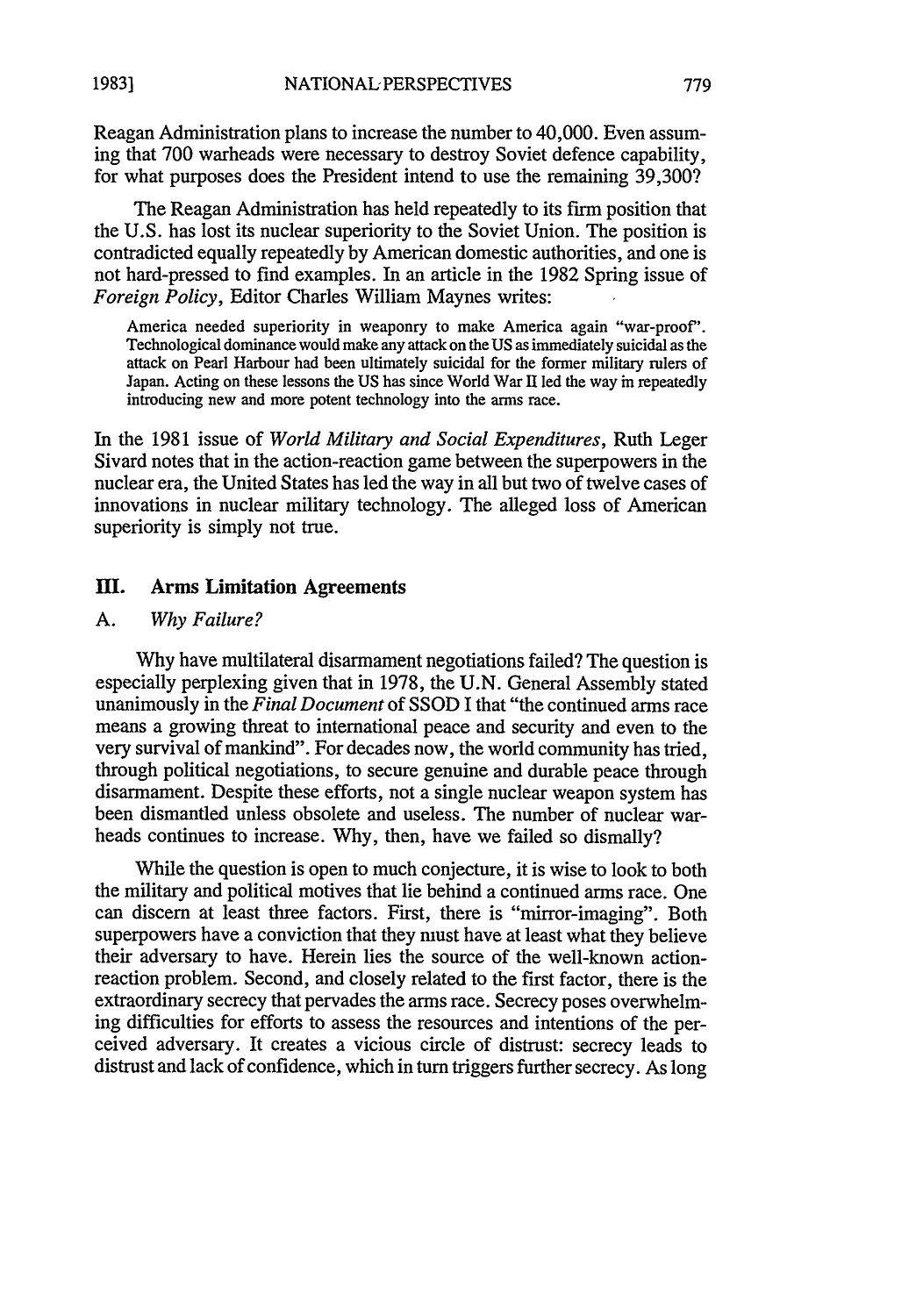as the vicious circle is kept in motion, so is a never-ending arms race. Third, there is the factor of lead time. With today's sophisticated and intricate technology, the period required for planning, development and production of new weapon systems is about ten years. A lead time of this size causes additional speculation about the intentions and plans of the adversary. What sophisticated new weapons will "they" have ten years from now? What, therefore, must "we" begin developing now in order to keep our place in the arms race?

A second explanation for the failure of disarmament negotiations is found in the manner in which these negotiations have been carried out. I have already noted above the arrogant attitude that the superpowers have brought to the multilateral disarmament negotiations in the forty-nation Committee on Disarmament in Geneva. The fate of the work toward a comprehensive test ban treaty demonstrates the kind of results we can expect from such attitudes. In their arrogance, the superpowers regard the other thirty-eight nations, and even the rest of the world, primarily in the context of their own bilateral relations.

### B. *A Moratorium is Needed First*

In an editorial in the May 1980 issue of the *Bulletin of the Atomic Scientists,* Editor-in-Chief, Professor Bernard Feld discusses the idea of a moratorium on weapons development pending the conclusion of disarmament treaties. He considers the main problem to be that the two superpowers negotiate arms control while simultaneously engaging in a vigorous race to increase and to improve the same weapons the negotiations are supposed to control. It is common knowledge now that the pace of negotiations is much slower than the pace of technological development. Efforts to limit, then, would seem to be in vain unless the development of the arms under consideration is frozen during the negotiating period. Prior agreement on a moratorium on further development and deployment is a prerequisite for success in arms limitation negotiations.

Numerous examples prove this point. During various phases of the SALT I talks, the introduction of new "bargaining chips", the multiple independently-targetable re-entry vehicles [MIRVs] and cruise missiles, caused the negotiations to drag. Momentum remained strong and steady nevertheless in the technological development of these new missiles  $$ mankind was blessed with MIRVs and cruise missiles.

The long, drawn-out negotiations on a comprehensive test ban treaty are another case in point. While the work toward such a treaty has stretched over decades now, underground test explosions have continued unchecked by any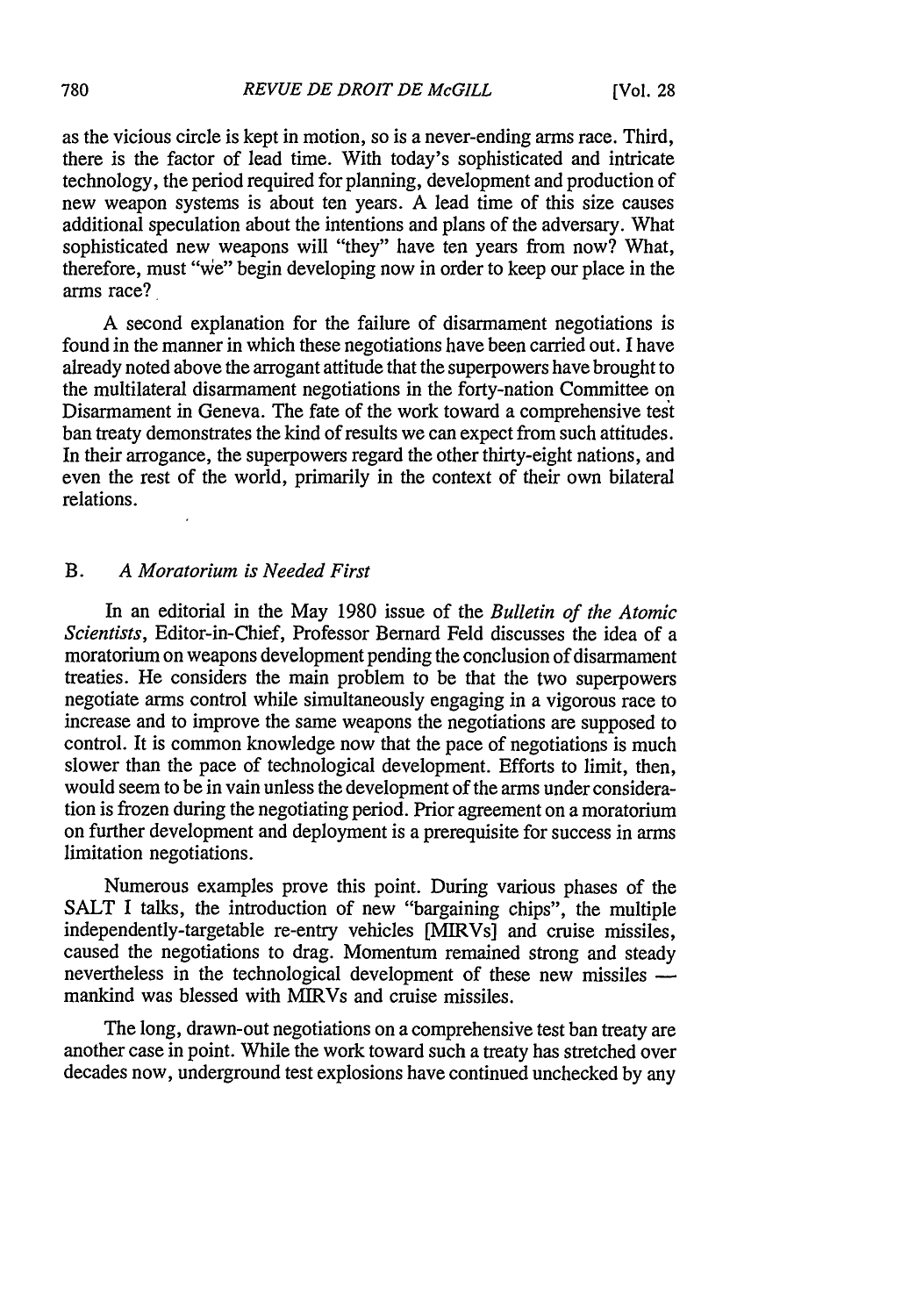781

agreements whatsoever. The most recent example is the planned U.S. MX missile. In his statement of 22 November 1982, President Reagan introduced this new weapon as a "bargaining chip" in the START talks with the Soviet Union in Geneva. Without a moratorium on these kinds of developments, the likelihood of success in future negotiations is lowered enormously.

### Conclusion: The Future

Has disarmament a chance? We are in a race with time, and we are losing. I believe that our chances of success depend upon two factors. Both provide a cause for some hope. The first is the possibility of a fundamental change in power structures. The second is growing public awareness.

There are already indications of fundamental power shifts, and, I believe, the beginning of a decline in superpower influence. We have witnessed already a relative rise in the power and influence of countries like Japan and some members of the European Community. Such shifts in power make it more difficult for the superpowers to exert their military and political influence. Furthermore, there could be major shifts in economic power. Both the United States and the Soviet Union run the grave risk of allowing their economies to falter **by** continuing the pursuit of a ruinous arms race in times of serious economic difficulties. Thus, the economy could become an important factor in the disarmament process. It is widely acknowledged that one prerequisite of national security is a strong and healthy world economy. It is therefore of utmost importance to identify the factors which have caused our global economic crisis. One finds it difficult not to have the impression that the arms race is one of the major causes. **A U.N.** Governmental Expert Group that I chaired was charged with carrying out a comprehensive study on the relationship between disarmament and development. After three years of study, our report was submitted to the 36th Session of the General Assembly in **1981.** Our analyses show convincingly the devastating effects on the economy caused **by** devoting human, material and financial resources to the arms race. Based on extensive research, we drew a number of conclisions which can be summarized in two points. First, a fundamental choice must be made. The world can either continue to pursue the arms race with characteristic vigour and accept the heavy burden that it places on the economy, or, it must move consciously toward a more sustainable international economic and political order. It cannot do both. Second, there is a mutual self-interest among all countries in effective disarmament, irrespective of economic and social systems, or levels of economic development. In the words of Dr Christoph Bertram, a strategic thinker of repute, the economy could become a factor for disarmament. Indeed, it is a positive sign that the General Assembly decided in 1982, at its 37th Session, to place this important economic issue on its agenda at regular intervals.